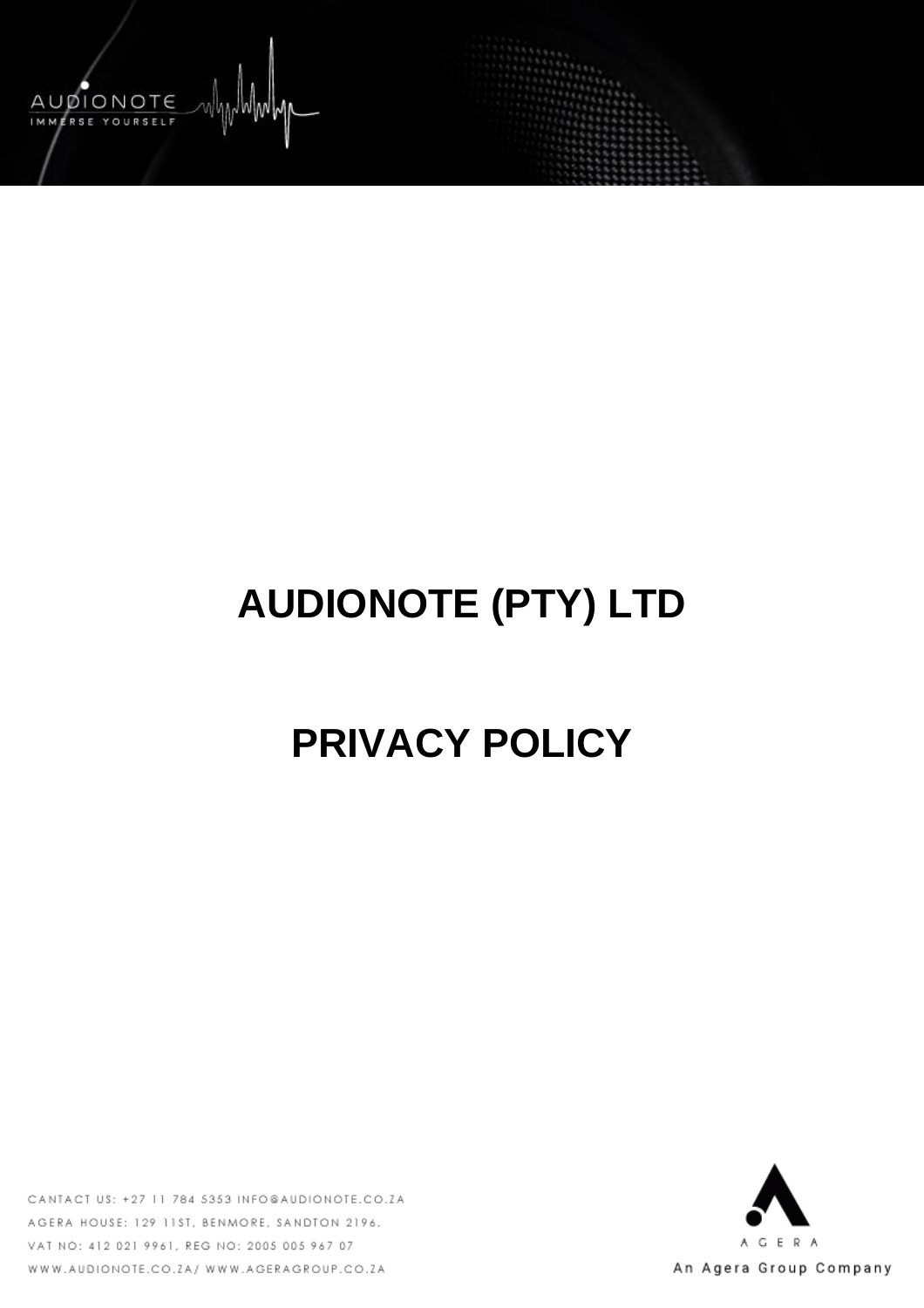# **TABLE OF CONTENTS**

AUDIONOTE IMMERSE YOURSELF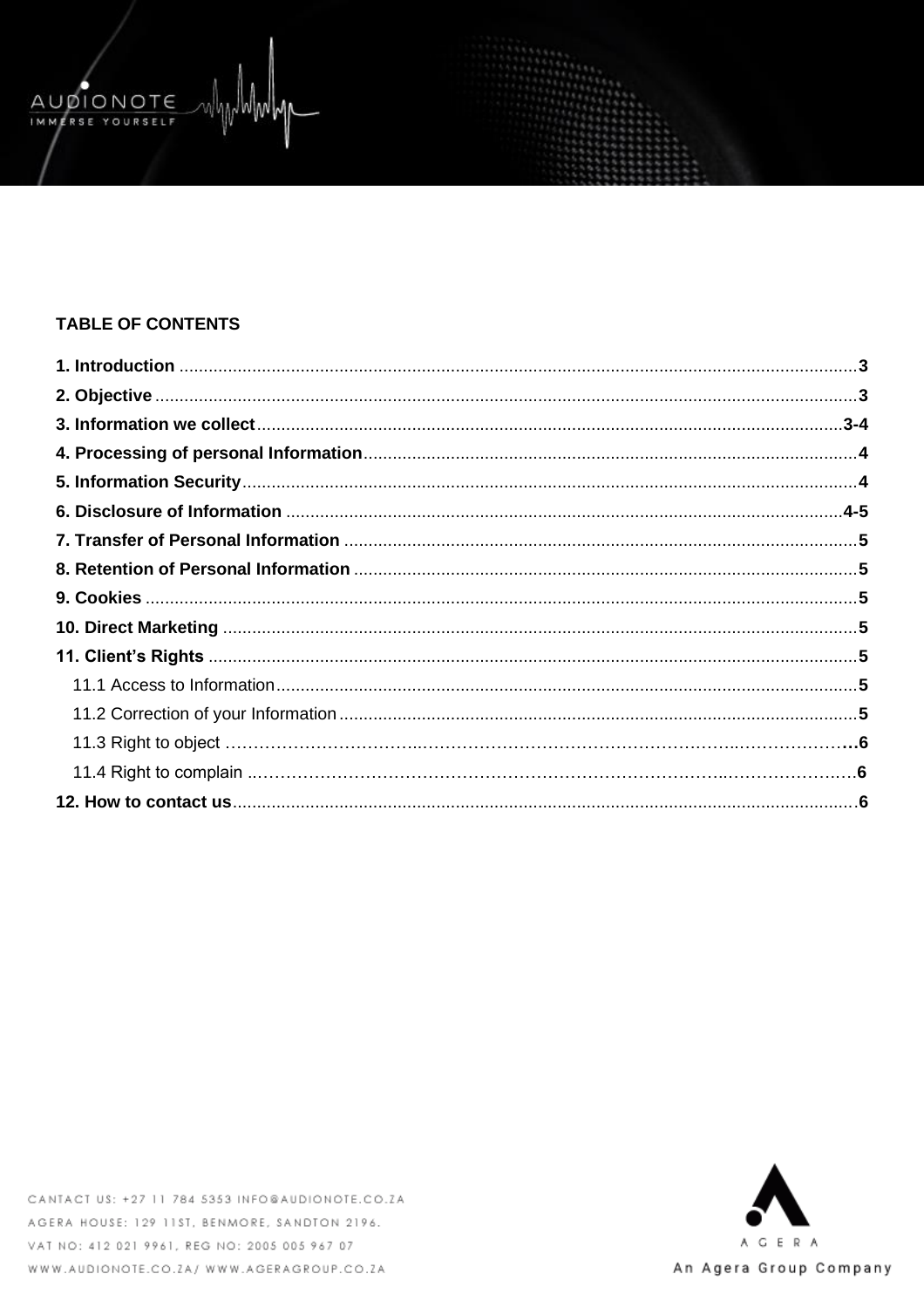# **1. INTRODUCTION**

AUDIONOTE ERSE YOURSELF

> Audionote respects the right to privacy and confidentiality of our potential and existing clients' personal information.

> The Protection of Personal Information Act describes personal information as information relating to an identifiable, living, natural person, and where it is applicable, an identifiable, existing juristic person. This includes data such as names, contact details and identity numbers.

> This Policy explains how we obtain, use, and disclose our clients' personal information, in accordance with the requirements of the Protection of Personal Information Act ("POPIA") and the Electronic Communications and Transaction Act ("ECTA").

> At Audionote, we are committed to protecting our clients' privacy and to ensure that their personal information is collected and used properly, lawfully, and transparently.

> Audionote reserves the right to amend this Privacy Policy or add provisions to it at any time by publishing an updated version on our website.

#### **2. OBJECTIVE**

The objective of this Policy is to ensure compliance with the Protection of Personal Information Act and the Electronic Communications and Transaction Act by:

- Setting out our strategy to uphold the rights to privacy and confidentiality of our clients' personal information.
- Notifying data subjects how we will handle personal information that we obtain.

## **3. INFORMATION WE COLLECT**

Audionote collects personal information in various instances, including when:

- Data subjects contact Audionote or request information or services;
- Audionote provides services to data subjects;
- Persons apply for employment at Audionote;
- Persons use Audionote website or engage with Audionote through social media;
- Audionote may collect the information directly from a data subject or from third parties (such as regulators, government authorities and registries), or
- Personal and proprietary client information is submitted for business purposes.

The interaction with Audionote on the Audionote's website will result in the collection of information regarding the person's activities on the website. Similarly, when anyone engages with the Company via any one of Audionote's media platforms. This information includes, but is not limited to, the person's name, contact details and information regarding the matter with which they need assistance.

In the course of engaging with clients, Audionote will naturally be exposed to and collect personal and proprietary information which includes the data subject's name, ID/Passport number, addresses, contact details, and financial information as well as other necessary information.

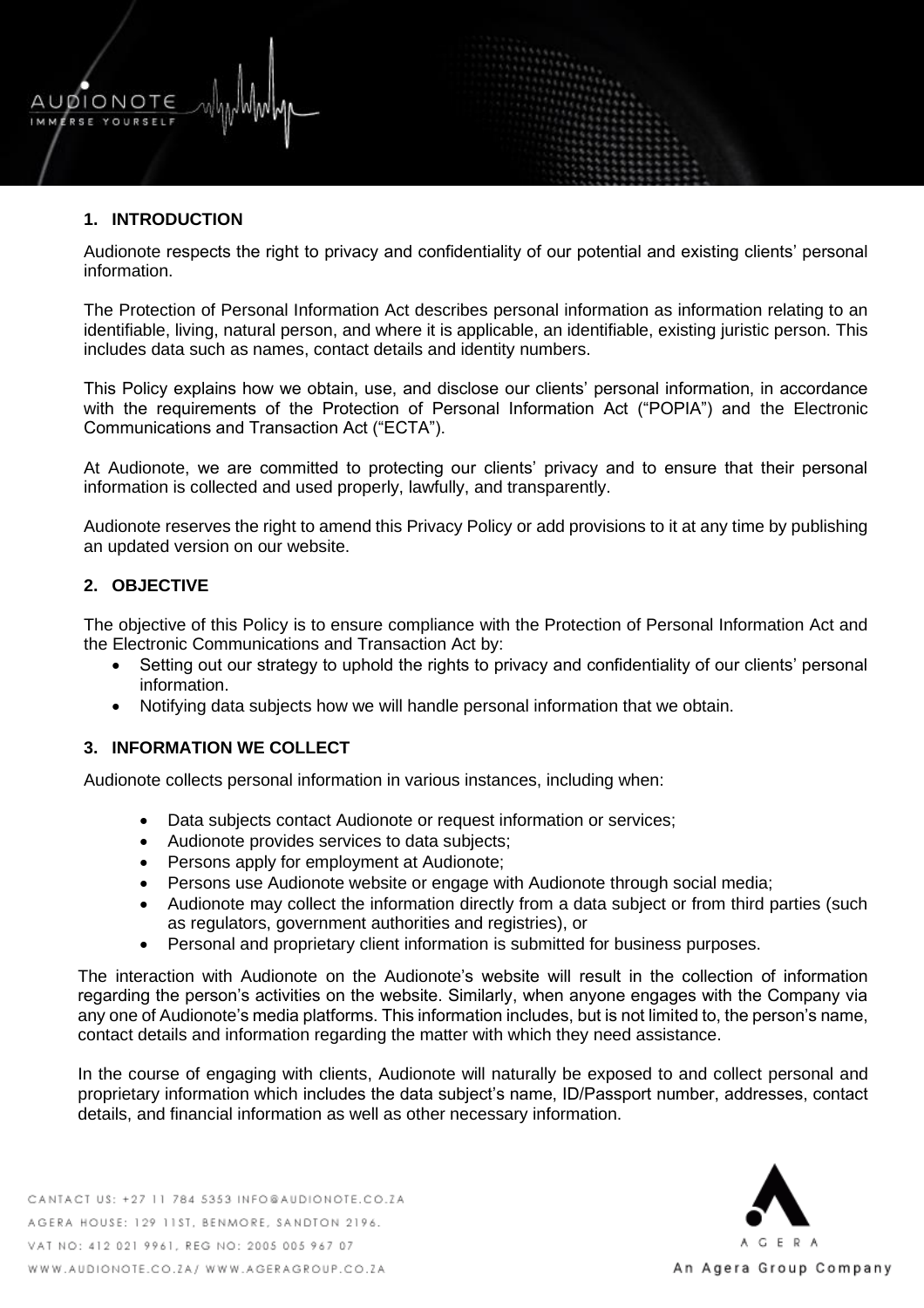As part of its recruitment processes, Audionote collects information from graduates and employment applicants. This information includes educational information as well as employment history. By inquiring regarding employment opportunities at Audionote or applying for employment, applicants are deemed to provide their consent to Audionote's processing of their personal information for recruitment purposes, which may include screening as well as background and reference checks.

# **4. PROCESSING OF PERSONAL INFORMATION**

Audionote may process personal information:

• to provide services to clients;

UØIONOTE RSE YOURSELF

- to comply with legal or regulatory obligations;
- if a data subject has provided their consent, or
- if the processing is allowed by law.

The purposes for which Audionote processes personal information include, but are not limited to:

- marketing and promotion of Audionote services;
- providing and improving services to clients;
- improving users' experience when using the Audionote website;
- enabling Audionote's internal operations;
- supplier onboarding, or,
- client credit applications and information.

#### **5. INFORMATION SECURITY**

We are legally obliged to provide adequate protection for the personal information we hold and to stop unauthorised access and use of personal information. We will, on an on-going basis, continue to review our security controls and related processes to ensure that our client's personal information remains secure.

Our security procedures cover:

- Physical security;
- Computer and network security;
- Access to personal information;
- Secure communications;
- Retention and disposal of information;
- Acceptable usage of personal information;
- Governance and regulatory issues;
- Monitoring access and usage of private information, and;
- Investigating and reacting to security incidents.

#### **6. DISCLOSURE OF INFORMATION**

We may disclose your information:

• where we have a duty or a right to disclose in terms of law, industry codes or a Court Order; or,

CANTACT US: +27 11 784 5353 INFO@AUDIONOTE.CO.ZA AGERA HOUSE: 129 11ST, BENMORE, SANDTON 2196. VAT NO: 412 021 9961, REG NO: 2005 005 967 07 WWW.AUDIONOTE.CO.ZA/ WWW.AGERAGROUP.CO.ZA

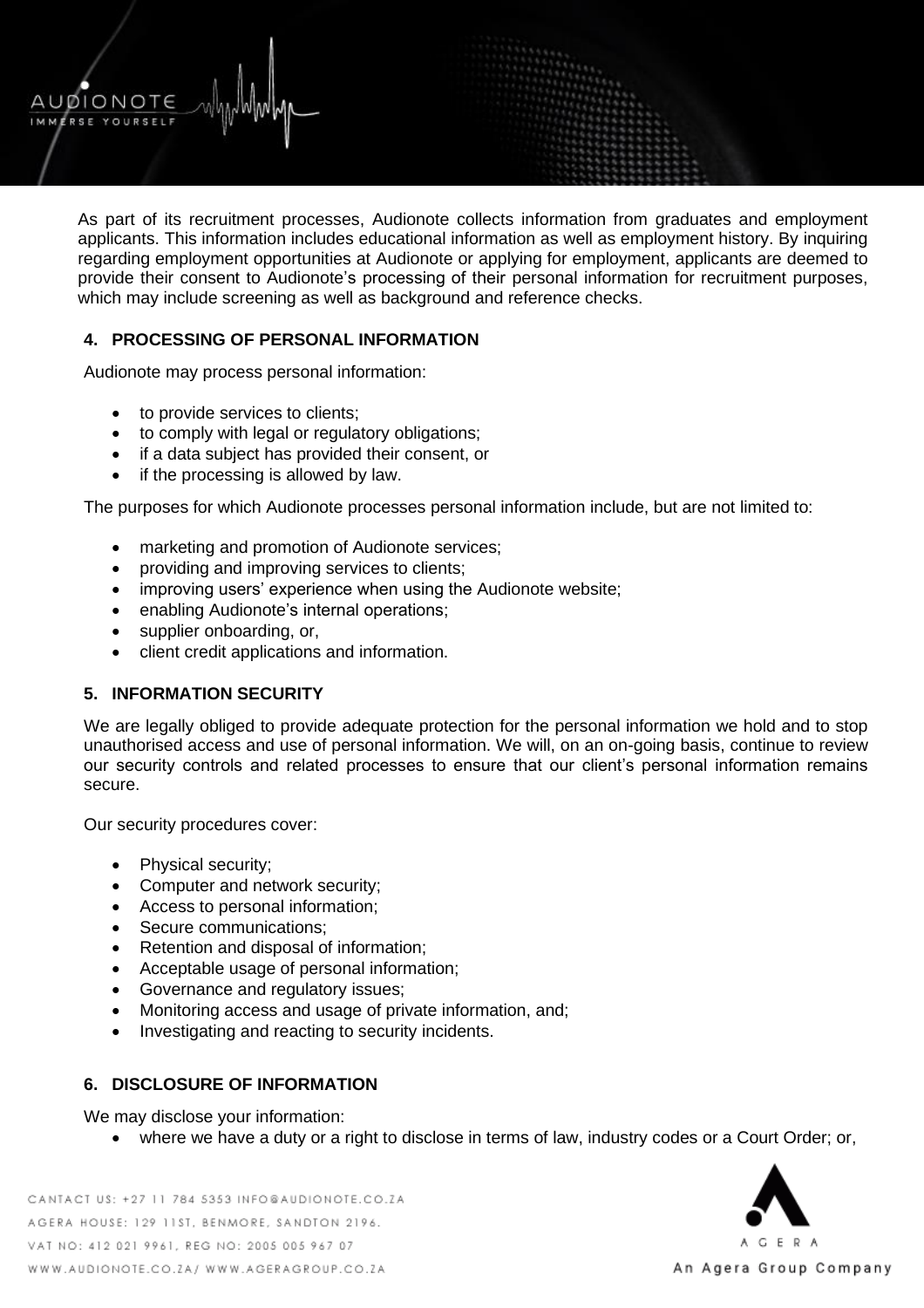

• where we believe it is necessary to protect our rights.

The third parties to whom we disclose personal information include, but are not limited to:

- third party service providers to Audionote or its clients;
- government authorities and registries, organs of state, regulators, courts, tribunals, and law enforcement agencies.

#### **7. TRANSFER OF PERSONAL INFORMATION**

Personal information collected by Audionote may be transferred to persons in other countries. Those countries' laws might not protect personal information in the same way or at the same level as the law in the data subject's country. However, Audionote will take reasonable steps to ensure that recipients in other countries have appropriate privacy measures in place.

#### **8. RETENTION OF PERSONAL INFORMATION**

Audionote retains personal information for as long as may be reasonably necessary in accordance with applicable law.

#### **9. COOKIES**

Audionote's website makes use of cookies.

A website visitor may disable or decline cookies. However, if the visitor does so, their user experience on the site may be diminished.

#### **10. DIRECT MARKETING**

Audionote may send marketing and promotional communications and material to persons. Recipients may opt-out from receiving such communications by contacting Audionote at the details provided below.

#### **11. CLIENT'S RIGHTS**

#### **11.1 ACCESS TO INFORMATION**

You have the right to request a copy of the personal information we hold about you. To do this, simply contact us at the numbers/address as provided on our website and specify what information you require. We will need a copy of your ID/Passport document to confirm your identity before providing details of your personal information.

Please note that any such access request may be subject to a payment of a legally allowable fee.

#### **11.2 CORRECTION OF YOUR INFORMATION**

You have the right to ask us to update, correct or delete your personal information. We will require a copy of your ID/Passport document to confirm your identity before making changes to personal information we may hold about you. We would appreciate it if you would keep your personal information accurate.